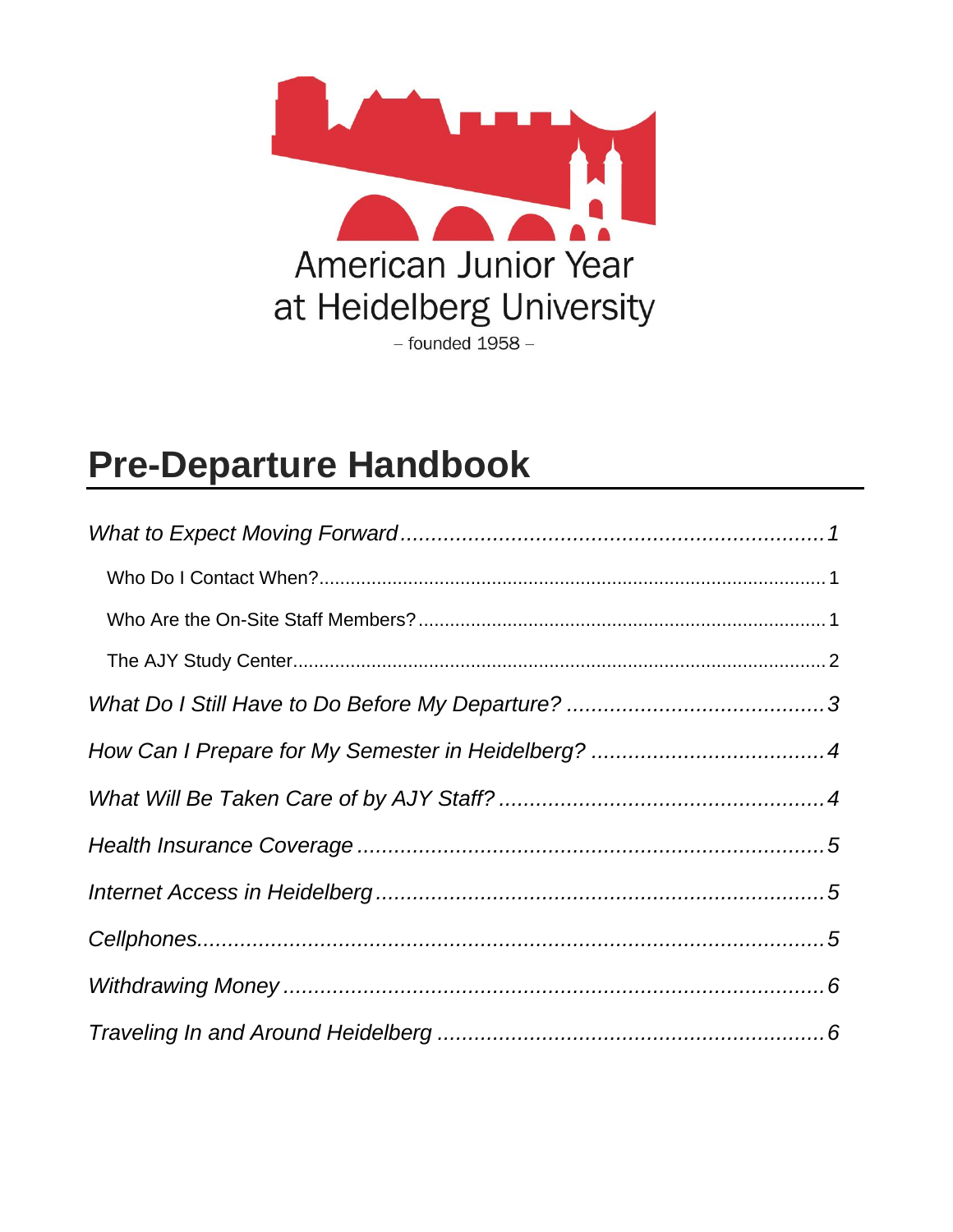## <span id="page-1-0"></span>**What to Expect Moving Forward**

Now that you have been accepted to the AJY program you will start receiving Pre-Departure Information from AJY Staff in Germany. The most pertinent information can be found in this Handbook, but make sure to be checking your emails regularly for updates from us!

#### <span id="page-1-1"></span>**Who Do I Contact When?**

Up until now, you will have primarily been in touch with the AJY office at Heidelberg University in Tiffin. As your study abroad semester approaches, you will most likely have questions you will want to direct at us, the AJY staff in Heidelberg, Germany.

| Contact the                                                                    | if you have questions regarding                                                                                                           |
|--------------------------------------------------------------------------------|-------------------------------------------------------------------------------------------------------------------------------------------|
| <b>American Office:</b><br>Tel. +1 (419) 448-2953<br>Email: ajy@heidelberg.edu | - Your application<br>- Pre-Departure Forms<br>- Payment & Billing                                                                        |
| <b>German Office:</b><br>Tel. +49 6221 23874<br>Email: ajv@uni-heidelberg.de   | - Your semester in Heidelberg<br>- Academics and courses<br>- Your room and what to bring<br>- Internships and extracurricular activities |

#### <span id="page-1-2"></span>**Who Are the On-Site Staff Members?**



**Martin Kley, Ph.D.** Resident Director [m.kley@uni-heidelberg.de,](mailto:m.kley@uni-heidelberg.de) [mkley@heidelberg.edu](mailto:mkley@heidelberg.edu)

Martin Kley studied at the universities of Augsburg, Pittsburgh, and Texas at Austin. Following his Ph.D. in German Studies, he was Assistant Professor of German at Gettysburg College from 2008 to 2013. Upon returning to his native Germany, Martin served first as Academic Director and then Center Director for CIEE's Global Institute Berlin. Combining his pedagogical and

scholarly background with administrative experience in the field of international education, Martin works with AJY participants in various capacities – as teacher, academic advisor, mentor, and liaison to the University of Heidelberg.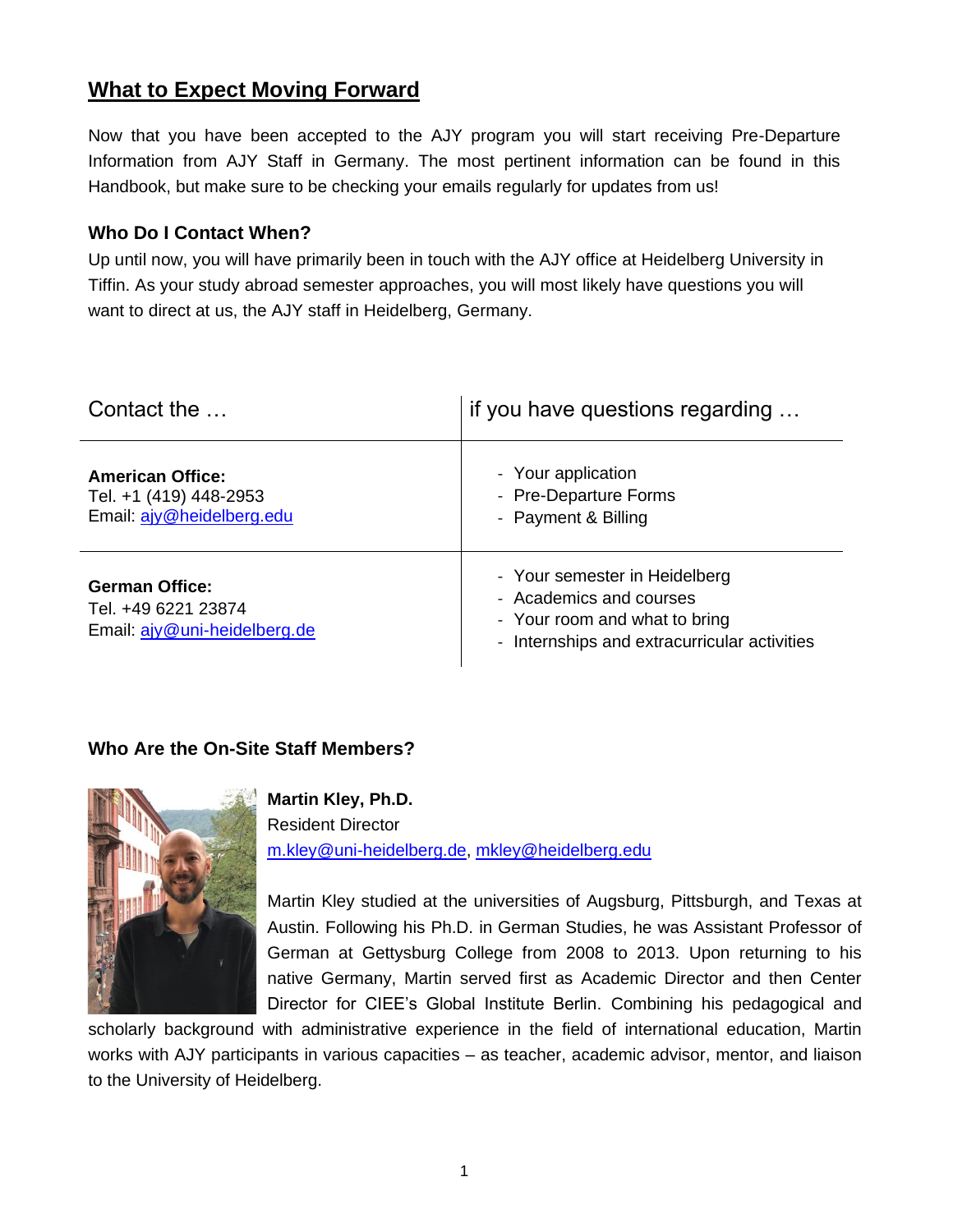

**Cara Burmedi, BS** Program Coordinator [burmedi@stud.uni-heidelberg.de,](mailto:burmedi@stud.uni-heidelberg.de) [cburmedi@heidelberg.edu](mailto:cburmedi@heidelberg.edu)

Cara Burmedi is currently pursuing her Master in Geography at the University of Heidelberg. As a German American, her research interests primarily include the United States and social and cultural geography. She spent a high school semester abroad at the Conserve School in Wisconsin and a year abroad at St. Mary's College of Maryland. In her capacity as Program Coordinator, Cara

works closely with the Resident Director in helping students find their bearing in Heidelberg outside of academics. She enjoys sharing her hometown with the students and showing them all the possibilities a semester abroad in Heidelberg can bring them. Additionally, Cara oversees alumni relations and AJY's social media presence.

AJY Staff also includes **Program Assistant** Carina Wiest as well as several adjunct faculty. To read more about their backgrounds, visit the [AJY website.](https://www.heidelberg.edu/american-junior-year/contact-us)

#### <span id="page-2-0"></span>**The AJY Study Center**

The Study Center is the hub of AJY life in Heidelberg and serves several functions. It houses our offices, three classrooms, a fully equipped computer room, as well as a student lounge and a kitchen with a balcony. The Intensive Pre-Semester Language Course is taught at the AJY Center during the month preceding each semester, as are all other AJY courses. The Study Center is also used for AJY meetings or events, and students have access to the classrooms and lounges to study, read and mingle. Because we are a fully immersive program, there is a "German-only" policy at the Study Center.

Each student has a mailbox at the Study Center. If you would like to have your mail sent here, please use the following address:

> **Your Name c/o American Junior Year Hauptstraße 133 69117 Heidelberg, Germany**

We strongly advise against receiving packages from the US (such as care packages sent from your family)! Upon their delivery you will have to pay a customs fee which can cost more than the original price of the items in the package. **More information can be found on the [Deutsche Post website.](http://www.deutschepost.de/)**

You will be receiving your address for your room in the student dorm **approximately one month before your arrival**. Until then, you are more than welcome to use AJY's address for any official purposes.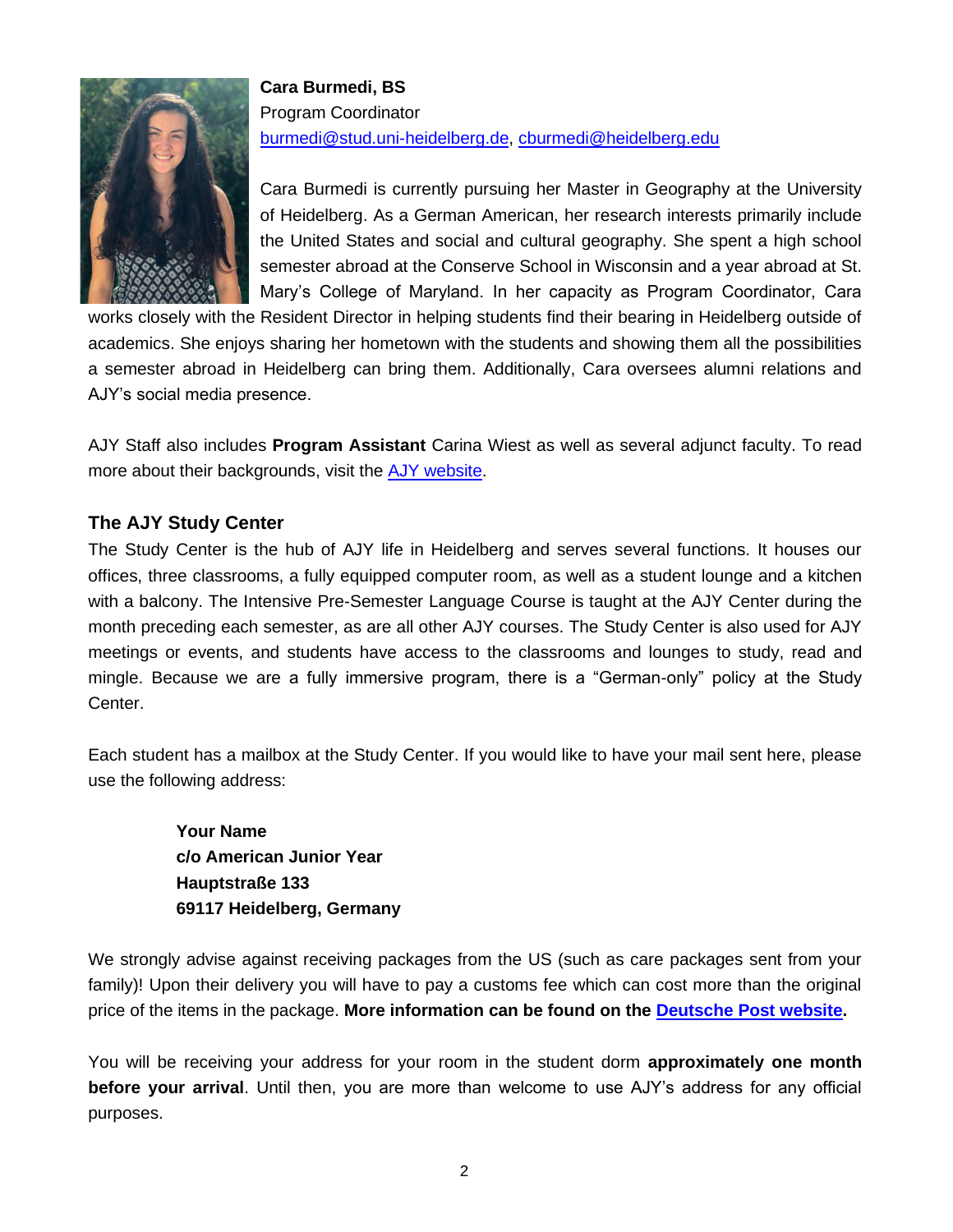## <span id="page-3-0"></span>**What Do I Still Have to Do Before My Departure?**

#### **Once you have been accepted to the AJY program, there are several steps you must take in preparation for your stay in Heidelberg:**

- 1. Submit your confirmation form and deposit **(if applicable)** to the AJY office in Tiffin, Ohio by the deadline stated on your acceptance letter.
- 2. Make sure you have a valid passport! US citizens do not need a visa for their stay in Germany. Passport applications and instructions can be downloaded from the State Department website. Non-US citizens should contact the German consulate to find out their visa requirements.
- 3. Book a flight to Frankfurt Airport (FRA) and a return flight home. You can find your semester's arrival and departure dates on the AJY website.

#### **By August 1st (January 1st for spring semester students) submit the following to the AJY office in Tiffin, Ohio:**

- $\Box$  Transcript with current semester grades
- □ Transfer Credit Approval Form (filled out by your study abroad advisor)
- $\Box$  Disciplinary Clearance Form (filled out by the judicial affairs office at your home campus)
- 1 recent photo (passport standards, JPEG-Format)
- □ Medical History Form
- □ Health Clearance Form
- □ Liability Release Form

#### **By August 1st (January 1st for spring semester students), complete and submit the following forms online:**

- AJY Housing Form
- **D** AJY Travel Plans Form
- □ AJY Emergency Contact Form
- Universität Heidelberg Application and Matriculation Form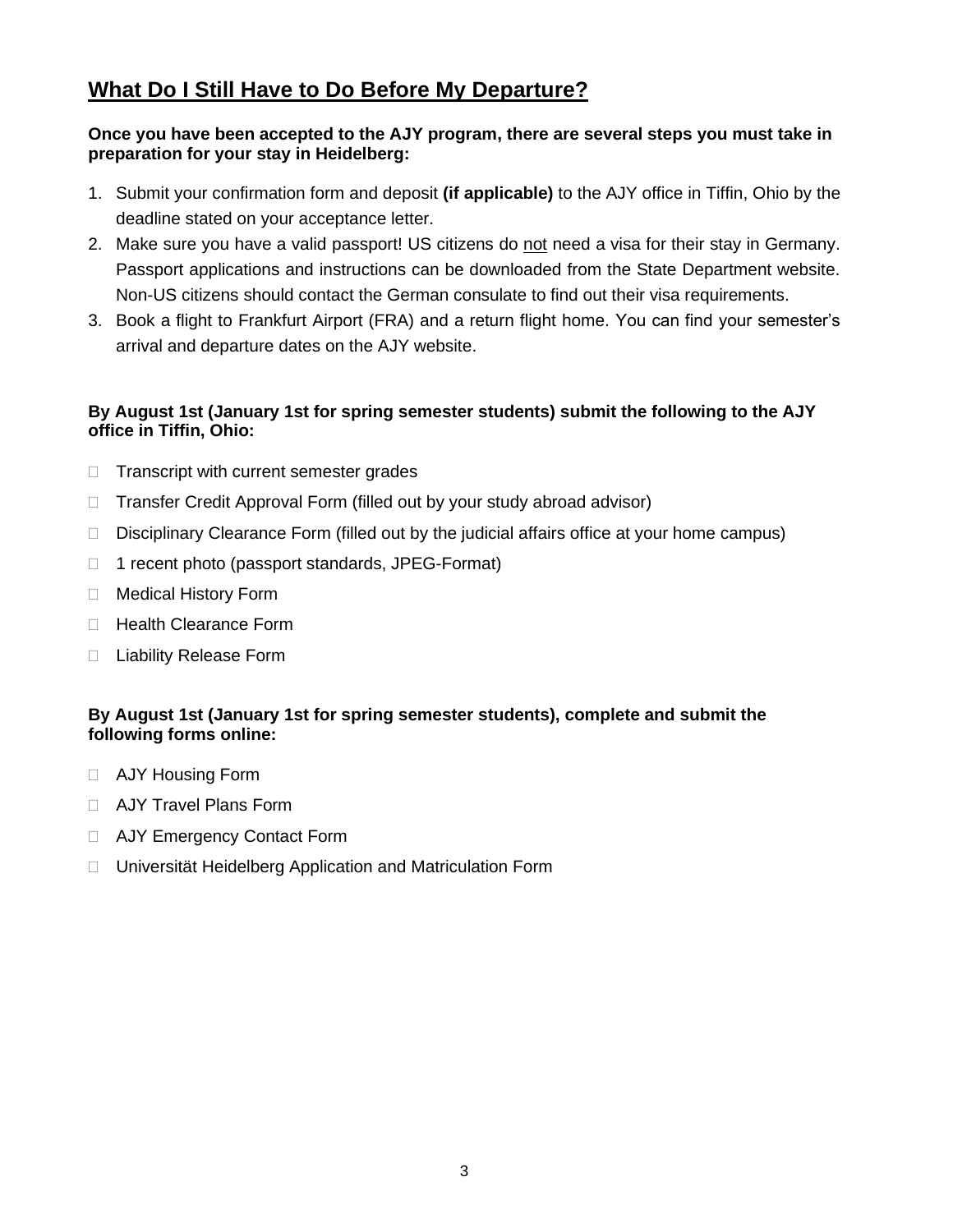## <span id="page-4-0"></span>**How Can I Prepare for My Semester in Heidelberg?**

#### • **Familiarize yourself with AJY's Academic Calendar**

The Academic Calendar for your semester can be found on [AJY's website.](https://www.heidelberg.edu/american-junior-year/ajy-academics) Make sure you are aware of when the semester starts and ends, as well as when your classes start and when your breaks are.

#### • **Start reading and listening to German**

The best way to prepare yourself for your full-immersion experience is to brush up on your German language skills. AJY students often listen to German podcasts, read German newspaper articles, or watch YouTube videos about life in Germany.

#### • **Talk to your Academic Advisor**

AJY Staff is fully capable of helping you choose and register for courses once you arrive in Heidelberg. However, talking about your credit requirements with your academic advisor at your home university is strongly recommended. AJY's Guide to Current Course Offerings should help you get an overview of what classes will be offered during your semester in Heidelberg.

#### • **Look through the AJY Internship Guide**

AJY students are not required to do an internship while in Heidelberg. If you are interested, however, it is good to start planning where and what you want to do in advance. Please contact AJY staff as soon as possible so we can talk through the details and find you an internship position with one of our local partners!

## <span id="page-4-1"></span>**What Will Be Taken Care of by AJY Staff?**

Now that you have been officially accepted to the AJY program, we will be setting gears in motion to fulfill all requirements for you to be able to study abroad.

#### **Before your departure, AJY will …**

- enroll you at the Universität Heidelberg
- place you in a room in one of the student dormitories
- sign you up for health insurance with a German healthcare provider
- assist you in finding internship opportunities (if applicable).

#### **After your arrival, AJY will …**

- assist you in registering as an official resident of Heidelberg,
- complete the paperwork for your student visa,
- advise you on academic placement and course selections,
- help you with any other needs you may have to facilitate a smooth transition into life as a study abroad student.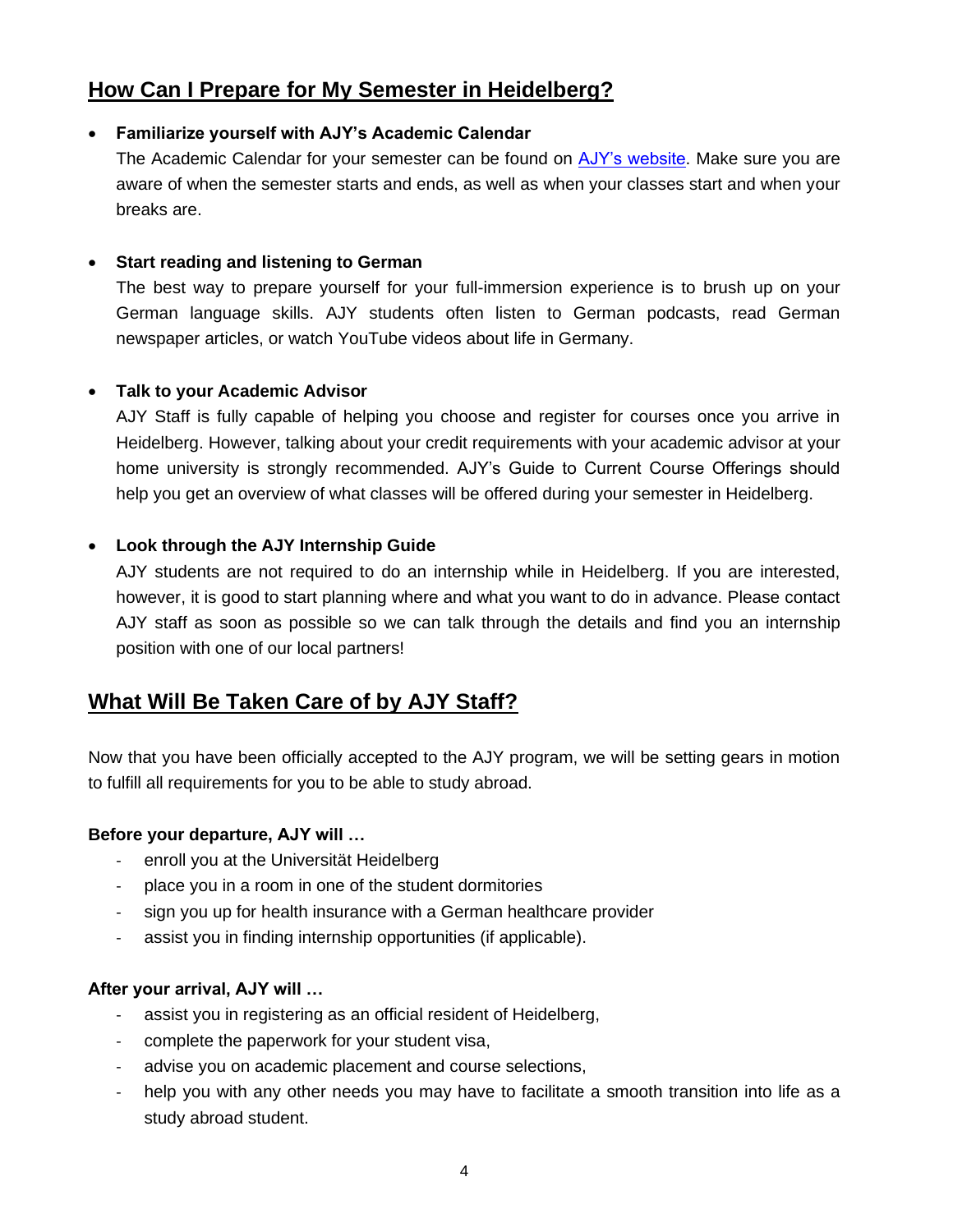## <span id="page-5-0"></span>**Health Insurance Coverage**

AJY arranges comprehensive health insurance coverage for you, which is recognized in both Germany and Europe. Coverage includes doctor's visits, prescription medicine, hospital care, routine dental and eye care, physical therapy, and psychological counseling. Upon your arrival in Heidelberg, AJY will have a Health & Safety session during which we invite the representative from your health care company to explain in detail how your coverage works. **If you would like to address any issues prior to this session, please contact AJY staff.** We are eager to make you feel comfortable with the services that German healthcare provides you.

Coverage starts on the date the program begins and ends on the last day of the last month of the program. If you plan to arrive early or to remain in Europe after leaving the program, you are responsible for your own insurance. You are also responsible for adding any insurance policies regarding medical evacuation, repatriation of remains or personal liability.

### <span id="page-5-1"></span>**Internet Access in Heidelberg**

There will be many places you will be able to access WIFI networks in Heidelberg. First and foremost, the AJY Study Center has WIFI. Secondly, the Universität Heidelberg has several WIFI networks such as eduroam, which you might already know from your home campus. You can connect to the University's WIFI in university buildings and around town, however, these networks can sometimes be less reliable than the WIFI at the Study Center. In addition to the networks provided by the university, there are plenty of free WIFI networks in local cafes and shops, just like in the US.

You can access the internet in your dorm rooms via an Ethernet port. AJY will provide you with a travel router so you can turn your Ethernet into a WIFI network. If your laptop does not have a port for an Ethernet cable, AJY recommends buying an adapter before you come to Heidelberg.

## <span id="page-5-2"></span>**Cellphones**

For safety reasons, AJY requires you to have a smartphone with a German phone number. During Orientation Week, AJY staff will help you buy an inexpensive pre-paid SIM card. Most AJY students use these SIM cards and the very basic cellphone plans they include while in Heidelberg. However, depending on the smartphone you have and your provider, you might face difficulties switching from a US SIM card to a German SIM card. AJY recommends getting in touch with your provider early to discuss what options they can provide for you and whether you will be able to use a foreign SIM card with your current phone (for example, iPhones will have to be unlocked to be able to use a German SIM card).

**You will receive more information on cellphone use in Germany after the Pre-Departure Orientation Session.**